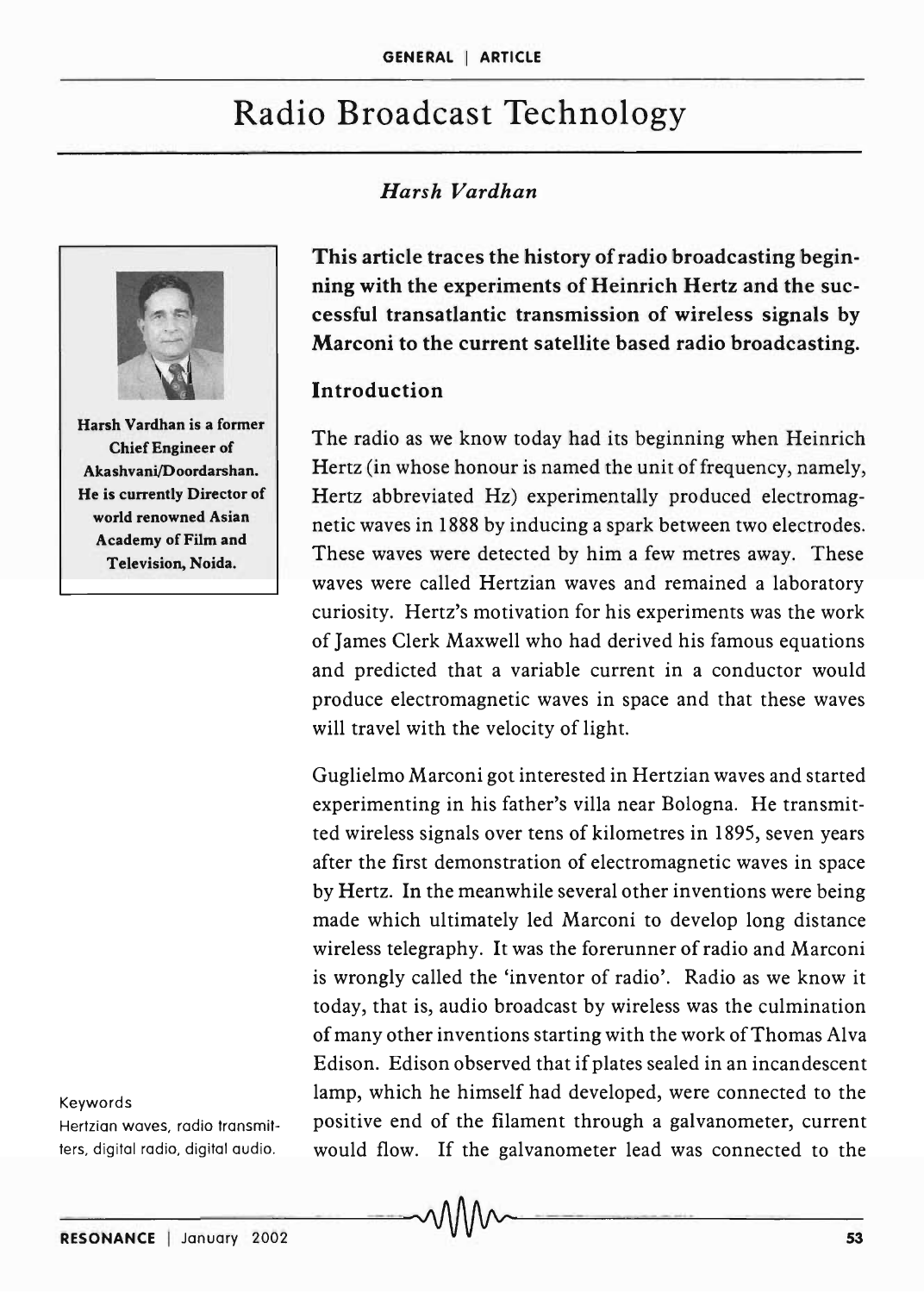Marconi was not only a good scientist and inventor but was also good at exploiting the business potential of telecommunication.

negative end of the filament, no current flowed. This phenomenon was known as the Edison effect (1883). J J Thompson showed that this current was due to the travel of electrons from the filament to the plate (1899). Later J A Fleming patented two electrode vacuum tube as a detector of high frequency oscillations through the rectifying action of the device. These discoveries laid the foundation of telecommunication and broadcasting.

Marconi was not only a good scientist and inventor but was also good at exploiting the business potential of telecommunication. At the turn of the nineteenth century Marconi conceived the idea of wireless telegraphy and formed in 1897, the Wireless Telegraph and Signal Company for manufacturing wireless apparatus. Marconi's system was adopted for ship to shore communication after he was successful in receiving a prearranged Morse code signal, which was sent from the far side of Atlantic in December 1901. The year 2001 was celebrated as the centenary of the first transatlantic wireless transmission.

Marconi type of 'transmitters' used a spark between two electrodes, which produced a small-scale discharge of energy resulting in crackles in headphones of a distant receiver. The spark between the electrodes was produced by a telegrapher's key making it possible to communicate by a code. The transmitters were called the 'spark transmitters'.

Around the same time R A Fessenden devised another type of wireless transmitter equipment employing 'alternator' - an electromechanical device which produced continuous waves (CW) of a single frequency rather than burst of energy as in the case of Marconi type of transmitters. The 'CW transmitters' could cover longer distances with lesser power. They could transmit and receive Morse code better. The first ever 1 KW continuous wave transmitter operating at 42 KHz was amplitude modulated with the Morse code signal in 1902. J A Fleming's invention of two element vacuum tube with rectifying properties in 1904 and the development of three element vacuum tube triode by Lee De Forest which could perform the function of an amplifier, sounded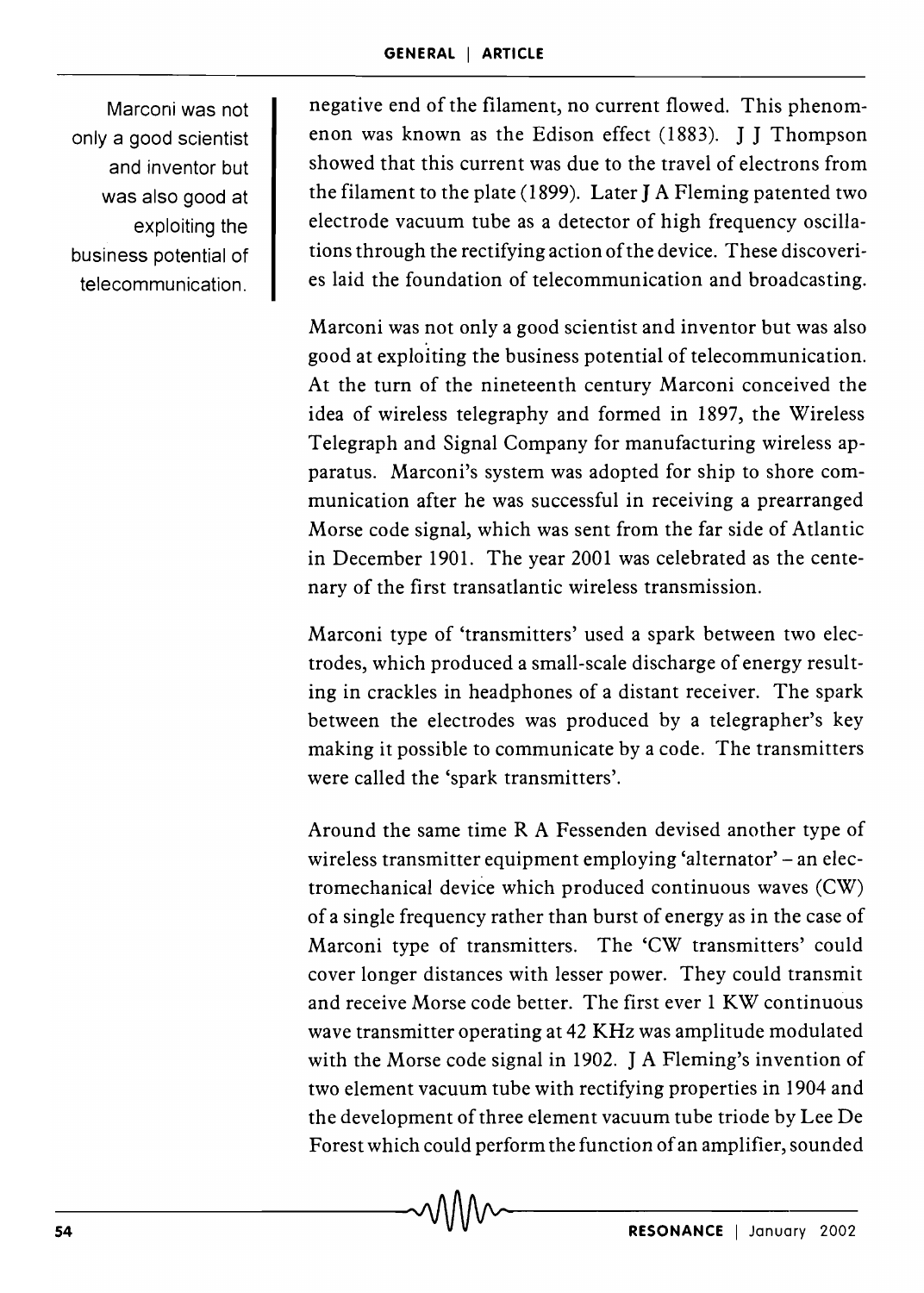the death-knell of the 'spark gap' and the 'alternator' type of transmitters. David Sarnoff  $-$  a visionary at the American Marconi Company was instrumental in giving a push to radio broadcas ting. Voice was broadcast in the real sense of the word for the first time in 1915 in USA. World's first radio broadcasting station was set up in USA followed by the second one in UK in 1922.

## **Radio Wave Propagation**

The long distance transmission of electromagnetic waves (popularly known as radio waves) was explained by the discovery of ionized layers in the upper atmosphere which could serve as a reflecting surface for radio waves and confine the radiation to Earth. It was also established that the radio waves entering the ionized medium were bent. The amount of bending depended upon the degree of ionization and its gradient as well as upon the frequency of the incident waves. It could also be established that the intensity of electromagnetic waves emanating from a vertical quarter wave radiator and travelling along the surface of the Earth (ground waves) were attenuated which increased with the frequency of the wave and the electrical conductivity of the soil through which these waves travel. Long waves or LF (153-279 KHz) which are not used for the purpose of broadcasting in the tropical region, do not suffer diurnal and seasonal variations. The difference between day and night field strengths becomes quite marked for medium waves or MF (531-1602 KHz). The return of the sky wave to Earth at night produces serious fading at nominal distances where these two waves are of comparable intensities. Short waves or HF (3-27 MHz) are eminently suited for long distance broadcasting within the country as well as overseas. Propagation of HF is dependent on the vagaries of the ionized layers, which sends them back to Earth and they are therefore unsuitable for listening pleasure. One of the reasons why the advantages of HF transmissions remained undiscovered until about 1922 was that extensive investigations which had been made on long distance transmission all showed that the attenuation of the signals increased rapidly as the frequency The long distance transmission of electromagnetic waves was explained by the discovery of ionized layers in the upper atmosphere which could serve as a reflecting surface for radio waves and confine the radiation to Earth.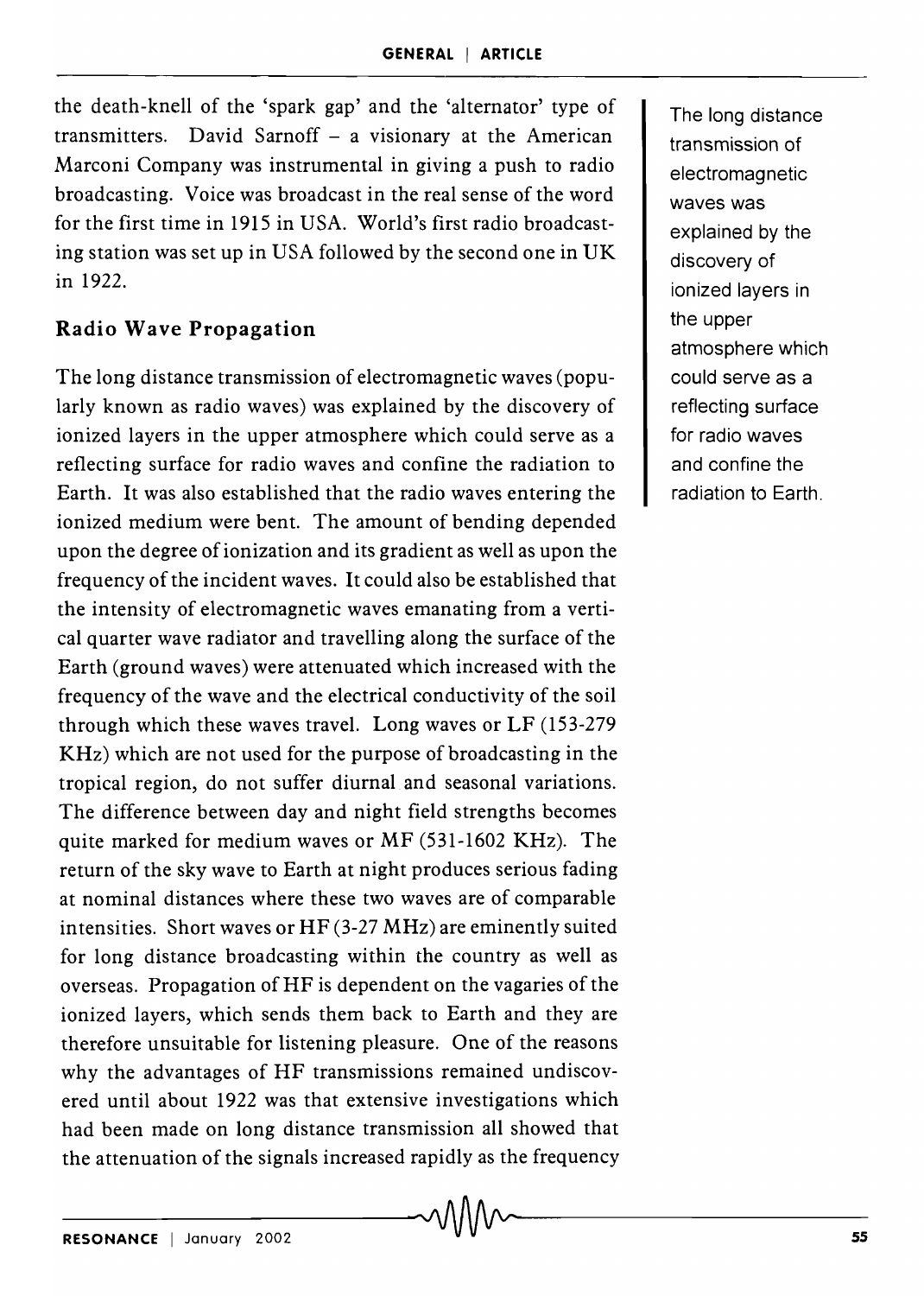Radio wave at a constant frequency has to be suitably modified to carry a message signal.

was raised. It may be pointed out that the choice of frequency for communication over a given distance depends upon a number of factors. Radio waves with higher frequencies penetrate through ionosphere and escape from Earth. VHF/UHF or the space waves (30-300 MHz) travel as the crow flies and behave like a beam of light. VHF/UHF waves are used extensively for communication purposes over distances up to 60 km. SHF or the millimeter waves (1-10 GHz) are considered best for communication from and to geostationary communication satellites. EHF (10-100 GHz), though used for satellite communication, are attenuated due to water vapour in the atmosphere.

## **The Radio Transmitter**

Antennas help to radiate radio frequency energy (electromagnetic waves) into space. They can be designed to radiate energy in all directions or in a particular direction. Radio wave at a constant frequency (called base band) has to be suitably modified to carry a message signal. Anyone of the three characteristics of the varying sinusoidal wave (amplitude, frequency or phase) may be modified to carry the programme (voice or music) signals. The process of changing the characteristics of the radio wave is called 'modulation'. The radio transmitter generates the radio frequency energy on which the voice or music rides 'piggyback'. The main components of the transmitter are the oscillator; the modulator and the power amplifier. The oscillator generates the continuous waves, one of the three characteristics (amplitude, frequency and phase) of which is changed by the modulator. The energy level of the modulated continuous wave is raised to the desired level by the power amplifier which pumps its output into the antenna which radiates the radio frequency energy into space.

At the receiving end, the signal is 'demodulated' and the original voice or music signal is obtained. The earliest receivers called crystal receiving sets were based on the discovery that if certain kind of crystals were touched in the right place with a fine wire called 'cat-whiskers' they could detect radio waves and

-56-------------------------------~-------------------------------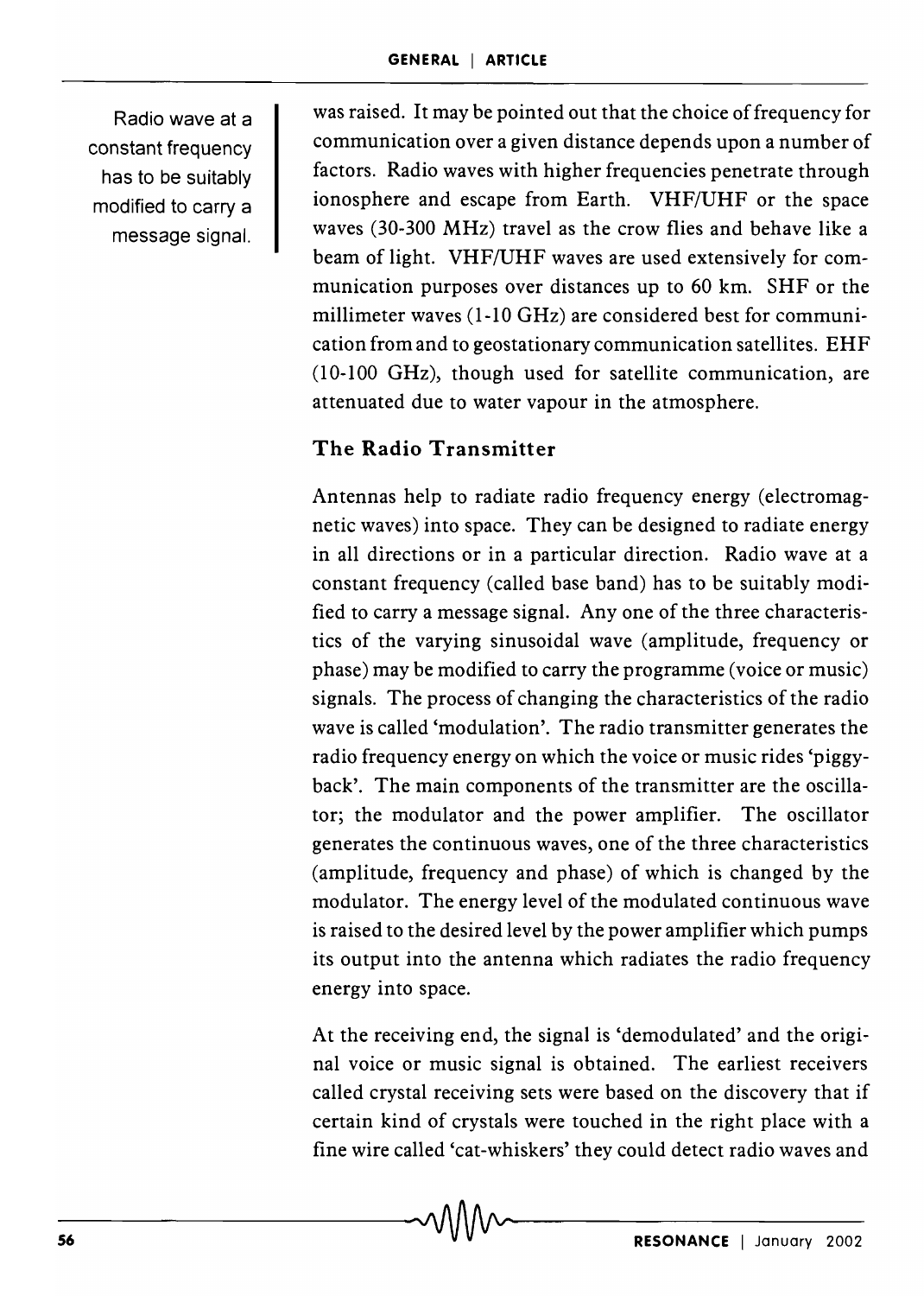transform them into electric current. The radio waves were captured by a receiving antenna. The listening was via a pair of headphones. The crystal receiving sets were replaced in 1923 by the 'valve wireless' with improved reception and listening via a loudspeaker. The radio set of the1940s and 1950s vintage appeared to be a jumble of wires and components such as vacuum tubes, capacitors, resistors and inductors and were indeed a fashionable piece of furniture in the household.

#### **The Technology Push**

The entire foundation of electronics, which had been so carefully built upon triode and other vacuum tubes was shaken in 1947 by the technical innovation called the transistor  $-$  a tiny semiconductor device. The new transistor radios could make use of dry cells since they consumed much less power, were more reliable and inexpensive, much lighter and smaller than the old wireless sets so that people could easily carry them around. Transistor radios were first marketed in USA (1953). By the end of 1970s) 70% of the radio receivers were either portable or mobile. The transistor caused a revolution in the way radio broadcasting could be used. But what followed the invention of transistor was even more amazing. Several transistors, diodes, resistors, and capacitors were combined to form a complete circuit on a single germanium chip, which came to be known as integrated circuit (IC). IC chips brought about a major conceptual change in the design of electronic systems. Attempts to make electronics systems failsafe and foolproof resulted in the development of printed circuit boards (PCB) and the concept of modular construction of electronic systems.

Application of frequency modulation technique for superimposing audio signals on the VHF carrier was a notable development in radio broadcasting in 1950. 88-108MHz frequency band is reserved for FM Broadcast Service. The major advantage of FM broadcasting is its better noise tolerance and higher fidelity compared to AM broadcasting. The major disadvantage of FM is its short range, only tens of kilometres.  $VHF/FM$ <br> $\sim$   $\sqrt{\frac{M}{M}}$ 

Attempts to make electronics systems failsafe and f001proof resulted in the development of printed circuit boards (PCB) and the concept of modular construction of electronic systems.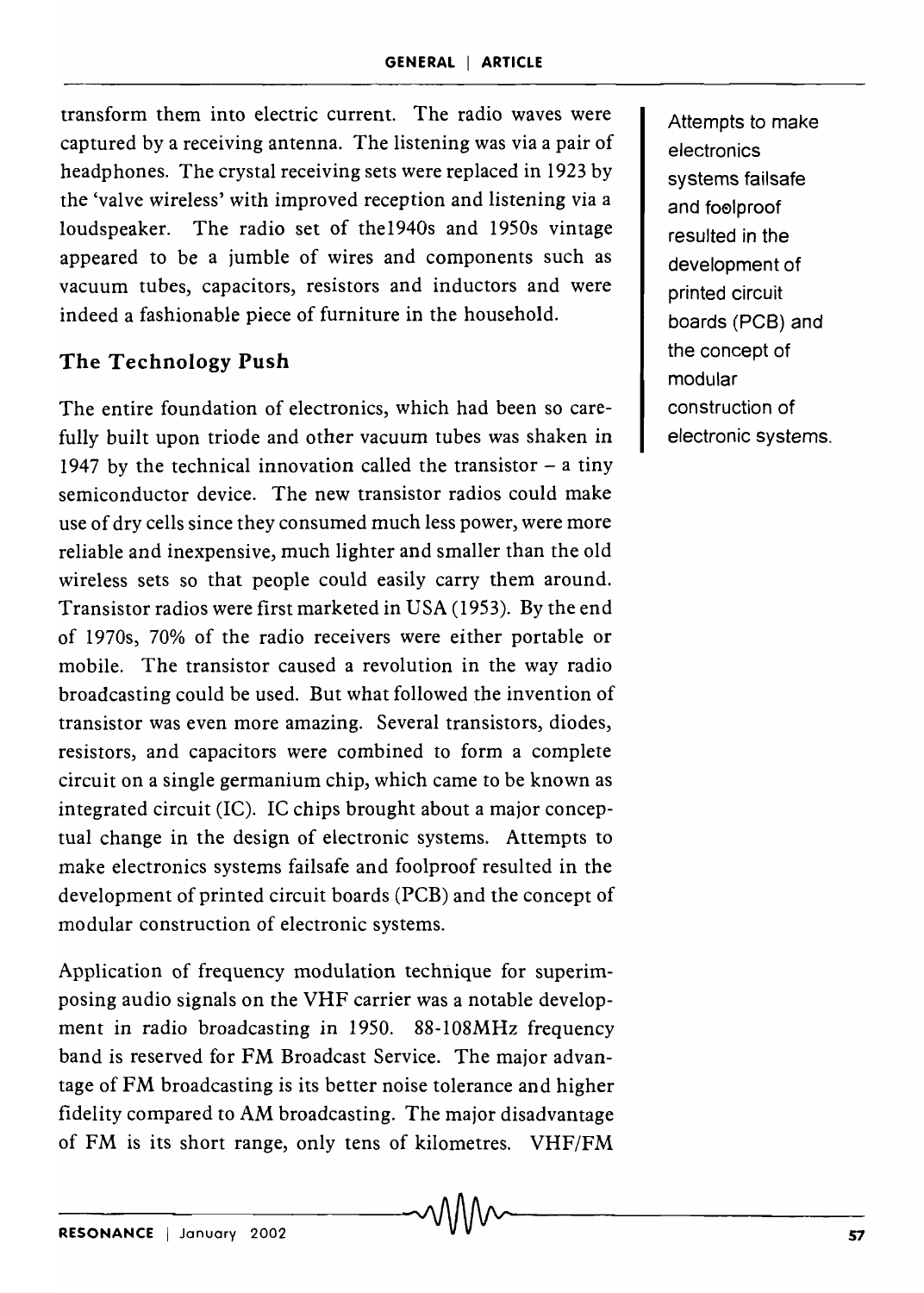The advent of man-made geostationary communication satellites in 1960s which in effect are 'radio repeaters' in the sky, was indeed an innovation in radio technology.

technology has since been extensively used for broadcasting in India.

The advent of man-made geostationary communication satellites in 1960s, which in effect are 'radio repeaters' in the sky, was indeed an innovation in radio technology. The idea of communication through a satellite was conceived by a British scientist Arthur C Clarke. He had pointed out that a satellite in the circular equatorial orbit with a radius of 42, 242 km would have an angular velocity equal to that of the Earth. Thus, such a satellite would always remain above the same spot on ground and it could receive and relay signals from most of the country. He had also stated that the electrical power for the satellite would be obtained from conversion of the Sun's radiation by means of solar cells. However, it was AT&T of the USA which established the modern technique of communication satellite thereby ushering in a new era of broadcasting.

An innovation in sound broadcasting called *stereophony* was developed in the late 1950s and used in the UK in 1966. In this system sound is split into parts and reproduced by two separate channels in order to create spatial effect. Currently FM broadcasting in India uses stereo sound.

# Digital Audio and Radio

Analogue audio signal is continuous in time. In other words, at each instant the signal has an instantaneous level, which can assume any value within the permissible dynamic range of the analogue system. On the contrary, digital audio signal is binary. In other words it can assume anyone of the two levels namely 0 or 1. Audio signal in digital form is mere numbers.

Samuel F Morse, without being aware of it, established the foundation of electrical digital signalling in 1944. In his telegraph the electrical signal had only two options. Either some current flowing through the circuit or no current at all. Most telegraph systems used a special code to represent the characters of the alphabet. He used a short duration electrical pulse known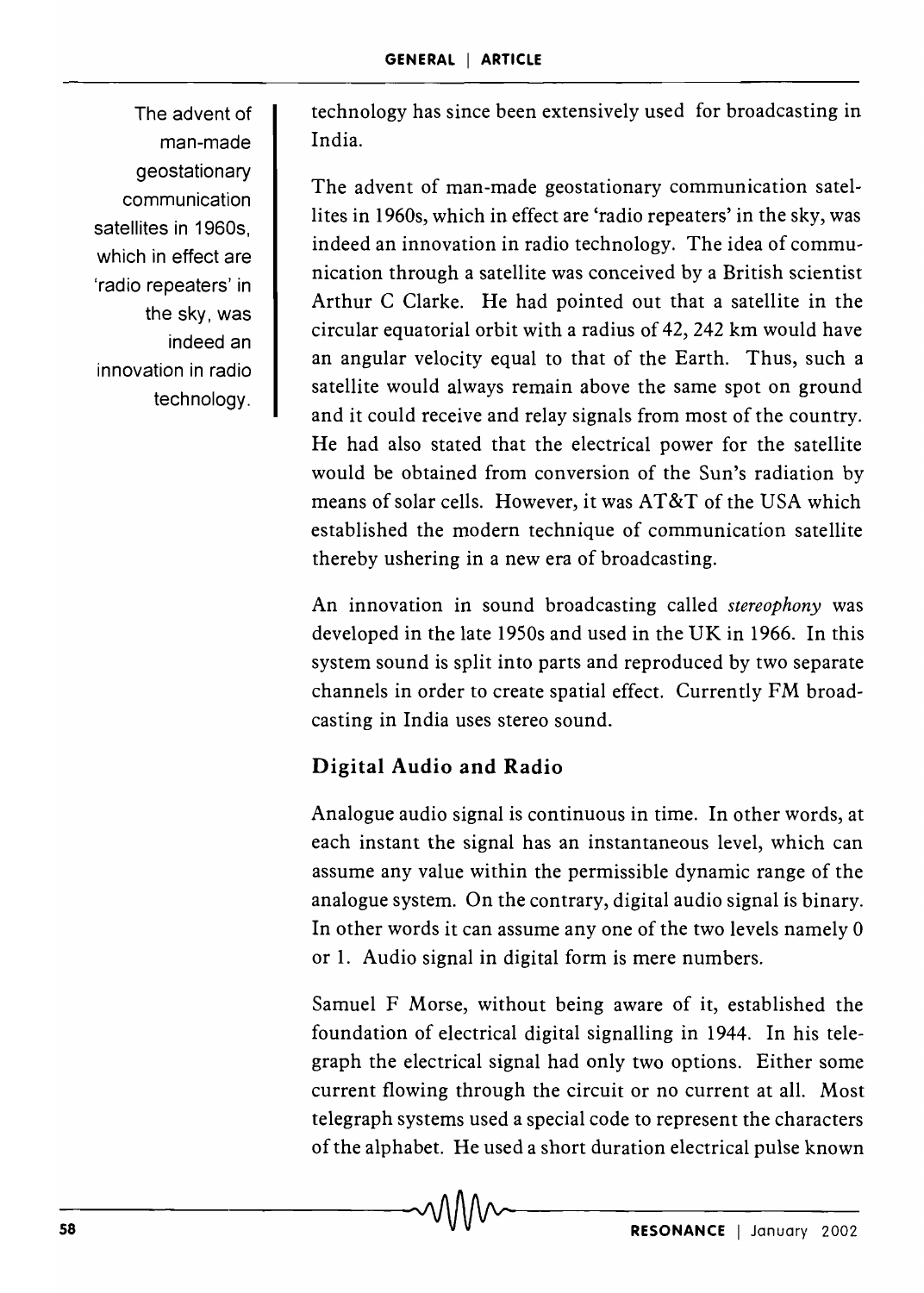as a 'dot' and a long duration pulse known as 'dash' with gaps of no voltage in between. He combined these dots and dashes into a pattern known as the Morse code to send text messages over long conducting wires. When automation came along in the field of communication, Morse code gave way to newer binary codes.

A method of digitizing audio was first proposed by Alec Reeves of England and is known as pulse code modulation (PCM). In PCM, the analogue signal is sampled at a rate slightly greater than twice the highest frequency contained in it. Each sample is then converted into a code of binary bits. In professional audio systems 16-bit PCM is used. In order to eliminate the bit error in the digital audio code upon reproduction, additional data bits are encoded along with the digital audio data. All these result in incredibly large number of bits, the bandwidth of which is at least 2S times that of the analogue audio signal, and requirement of enormous amount of storage space. It is thus necessary to compress the signal without sacrificing quality. The audio compression system depends on the fact that human ear perceives good quality sound despite data compression. The basic principle of the psycho-acoustic model of audio bit reduction is to reduce redundancy and irrelevance in source signal thus significantly lowering the requirement of bandwidth for transmission and storage space. The foremost requirement of any real time compression system is to achieve a low bit rate with minimum delay and perceived loss of quality from either small signal distortion or injected noise. The art of compressing the data stream into narrower and narrower pipes continues. The current standard is MP3 (see *Resonance,* Vo1.6, No.8, p.2S, 2001.)

As a result of the cost-effective digitalization of analogue audio signal, additional data could now be broadcast giving added values to traditional voice and music. Audio broadcasting in the digital era has indeed become multimedia broadcasting. Multimedia broadcasting means use of existing broadcast infrastructure to a variety of devices such as PC, Smart TV receiver and personal digital assistant. Digital technology is breaking down Audio broadcasting in the digital era has indeed become multimedia broadcasting.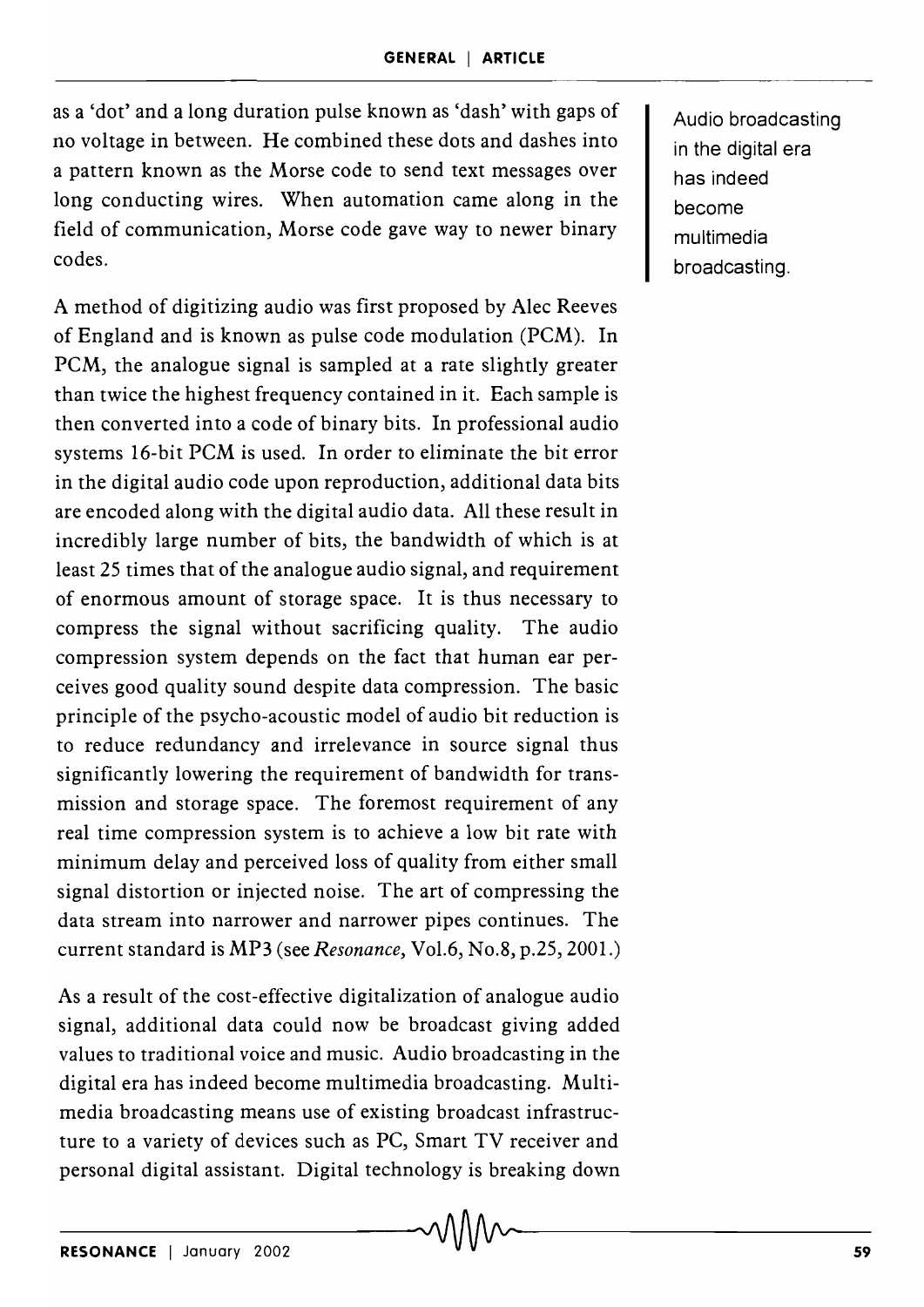The key to digital radio's robustness lies in the use of a modulation system called orthogonal frequency division multiplexing (OFDM) which provides noise immunity to such systems.

the barriers that separate the technologies and service characteristics which exist between broadcasting, telecommunication and computers.

## **Digital Audio Broadcasting (DAB) System**

Simple digital broadcasting results in the impairment of the signal due to selective fading, production of echoes (multipath propagation), and Doppler frequency drift when addressing a mobile receiver. A digital audio broadcasting system, which can overcome these limitations, has been developed under the European EUREKA Project 147. DAB system developed by this group is capable of navigating through all types of propagation channels while maintaining CD quality audio without any blemish.

Eureka 147 digital radio ensures reliable reception on fixed, portable and mobile receivers even under adverse conditions. Single frequency networks are possible thus resulting in the efficient use of the radio frequency spectrum. Besides compact disk quality audio, this system provides choice of more programmes, text and still pictures. This radio system has been specifically designed to work in the multipath reflection conditions commonly experienced by mobile and portable receivers.

The key to digital radio's robustness lies in the use of a modulation system called orthogonal frequency division multiplexing (OFDM) which provides noise immunity to such systems. OFDM uses a large number of closely spaced carriers, each modulated with a subset of the total data being broadcast. As a result, the data rate associated with each carrier is low and much less sensitive to multipath signals. Any reflections, although of course delayed with reference to the direct signal, are still sufficiently 'in phase' to avoid destructive interference. The tolerable delay is further increased by the introduction of guard band at the beginning of each symbol. Arranged in this way, reception is also immune to signals from out-of-area digital transmitters operating in the same spectrum and carrying the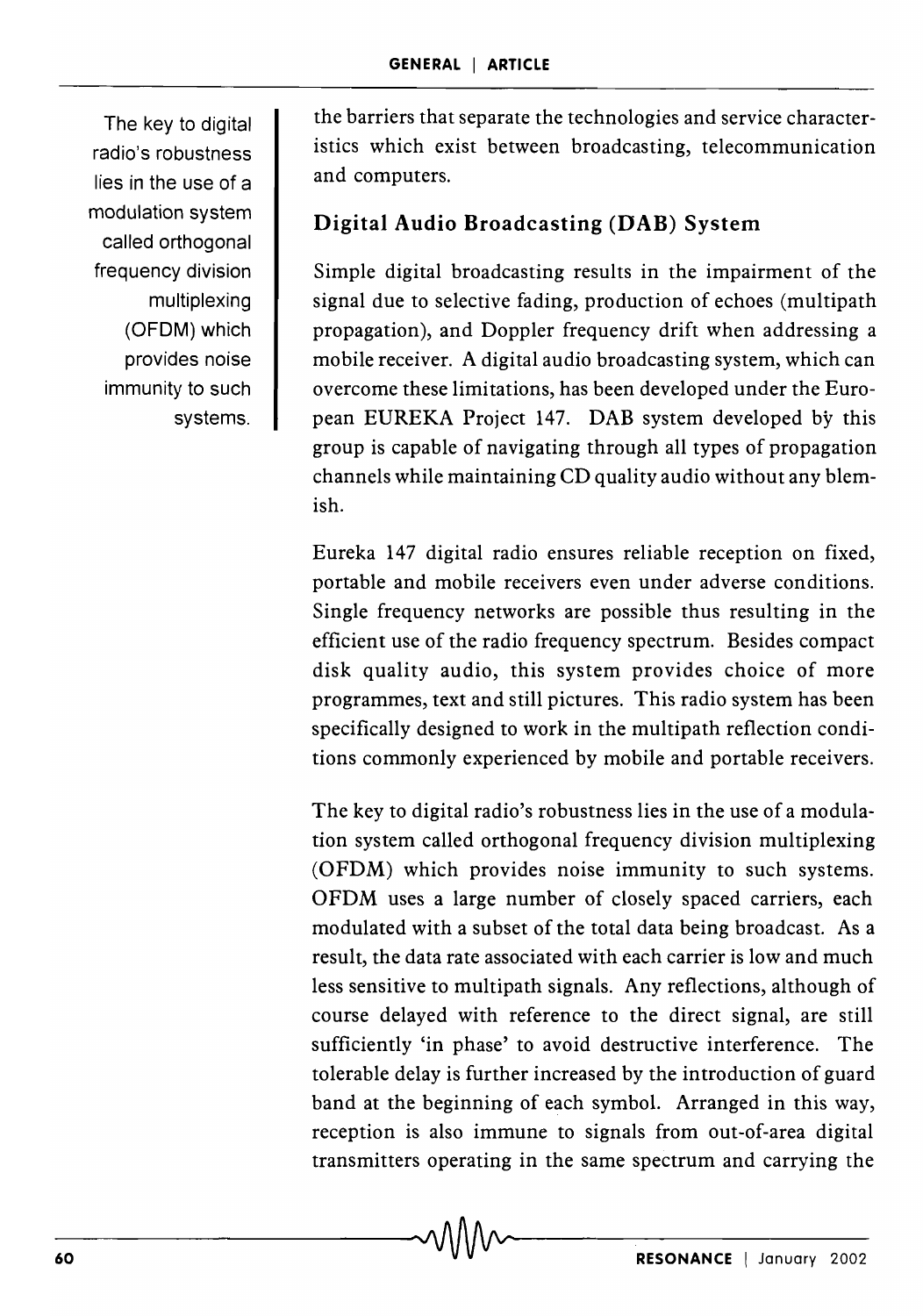same programs. As a consequence, single frequency networks can be established throughout an area in which a common multiplex of digital services are to be delivered. In practice, far from causing interference, any out-of-area signal augments that from the local transmitter enhancing overall coverage.

The multiplex is a common feature of digital delivery and, in the case of digital radio, is made up by interleaving in the time and frequency domain the data representing a flexible range of services. The multiplex can be configured within the total data rate available, to offer a wide combination of services.

In addition to this very effective modulation system and flexible multiplex composition, DAB uses base band audio compression techniques. This typically reduces the amount of data needed with an inaudible impact on quality. This ensures a high overall spectrum efficiency, enabling wider range of programme services to be offered. In practice, the equivalent of six high quality stereo service can be accommodated in a single multiplex occupying about 1.55 MHz. The capacity allocated to data is generally kept low with a view of maintaining the unique quality of audio in radio. Program associated data e.g. artist's name, music title and phone-in numbers could constitute the 'data' for enriching the listening experience. Other possible data sources could be provision of travel information, and radio texts, etc. The spectrum allocated for DAB in many countries in 217.5 to 230 MHz in band III and 1452-1492 MHz in L band. The radio receivers for DAB system have been designed to exhibit good radio frequency performance and audio quality at each of the bit rate allowed in the range of 32 Kbps to 256 Kbps at both full and half bit rate sampling.

# The World Space Satellite to Radio Multimedia Broadcast System

A full century after Marconi and half a century after Arthur C Clarke, the WorldSpace system has indeed ushered in a revival of the good old radio through the satellite medium. It is a global The multiplex is a common feature of digital delivery and, in the case of digital radio, is made up by interleaving in the time and frequency domain the data representing a flexible range of services.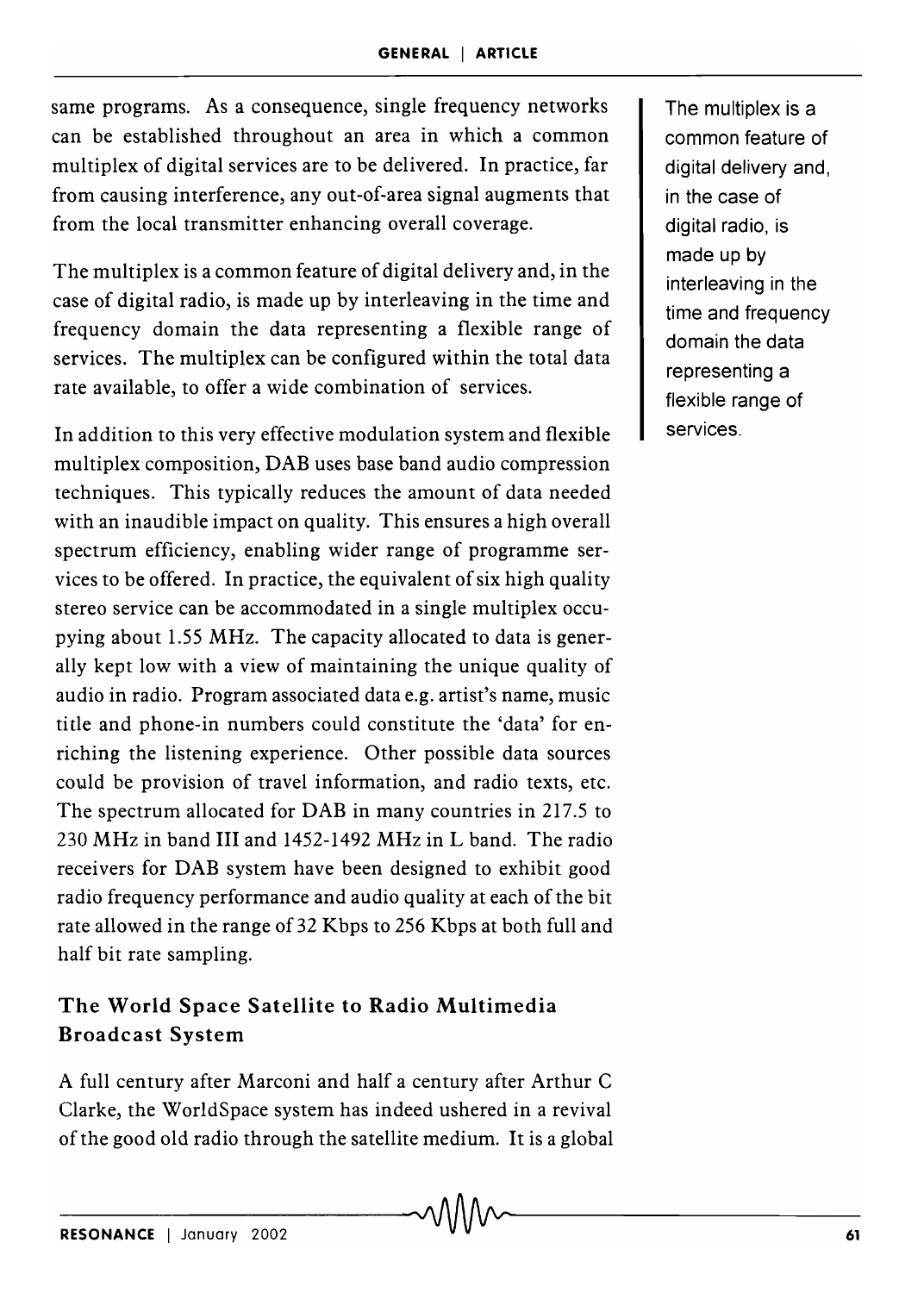A recent worldwide standard for digital broadcasting called DRM has been designed to use frequency bands below 30 MHz.

# Suggested Reading

- [1] George *Kennedy,Electronic communication systems,*  McGraw Hills, 1937
- [2] Miller, *Modern Electronic Communication,* Prentice Hall, 2001.
- [3] Watkinson, *TheArtofDigitalAudio,* Focal Press, London, 1994.
- [4] Wolfegang Hoeg, *Digital Audio Broadcasting Principles and Applications,*  John Wiley & Sons, 2001.
- [5] Dennis Roddy, *Satellite Communication,* Prentice Hall.
- [6J M N Deb, *Telecommunication Engineering,* Vo1.I1, New Age International, New Delhi, 2000.
- [7J FE Terman, *Radio Communication,* McGraw Hill, New York, 1957.
- [8] A Doran, *The essential guide to wireless communication applications,* Pearson Education Asia, New Delhi, 2001.

information and entertainment service covering the remotest corner of the developing world. In essence, it is a worldwide satellite digital audio system and multimedia system using communication satellites to deliver signals directly into home to portable hand held receivers. The primary aims of WorldSpace is to provide live access to news, educational material and entertainment from around the world through unique global relay capability of this integrated system. Satellite radio is discussed in detail in the article by S Rangarajan in this issue.

#### Digital Radio Mondiale (DRM)

A recent worldwide standard for digital broadcasting called DRM has been designed to use frequency bands below 30 MHz. This system will be able to use existing AM transmitters and antennas together with low cost digital exciter and sound coding and multiplexing equipment. This system will provide better audio quality, text messages and data applications. DRM too uses OFDM and MP3 audio bit rate reduction as the core technologies. DRM is designed to occupy 9 or 10KHz channel and consequently has a capacity of only about 25 Kbps and will deliver audio quality comparable to mono FM. Field trials for this system have been successfully completed in October 2000. It is also possible to transmit audio signals on the internet (see Napster Story in *Resonance,* Vo1.6, No.8, p.26, 2001). In theory it is thus possible to broadcast audio over internet by anyone, provided reasonable bandwidth is available.

#### Conclusion

The objective of radio broadcasting is to entertain, inform and educate people. The developments in radio technology are aimed at providing reliable, interference free and high quality voice and music to the listener at home or those moving in as wide area as possible. Rapid technological developments in the areas of digital signal processing and transmission, global cable networks and satellite technology have made their way into radio broadcasting. These factors have resulted in the conver